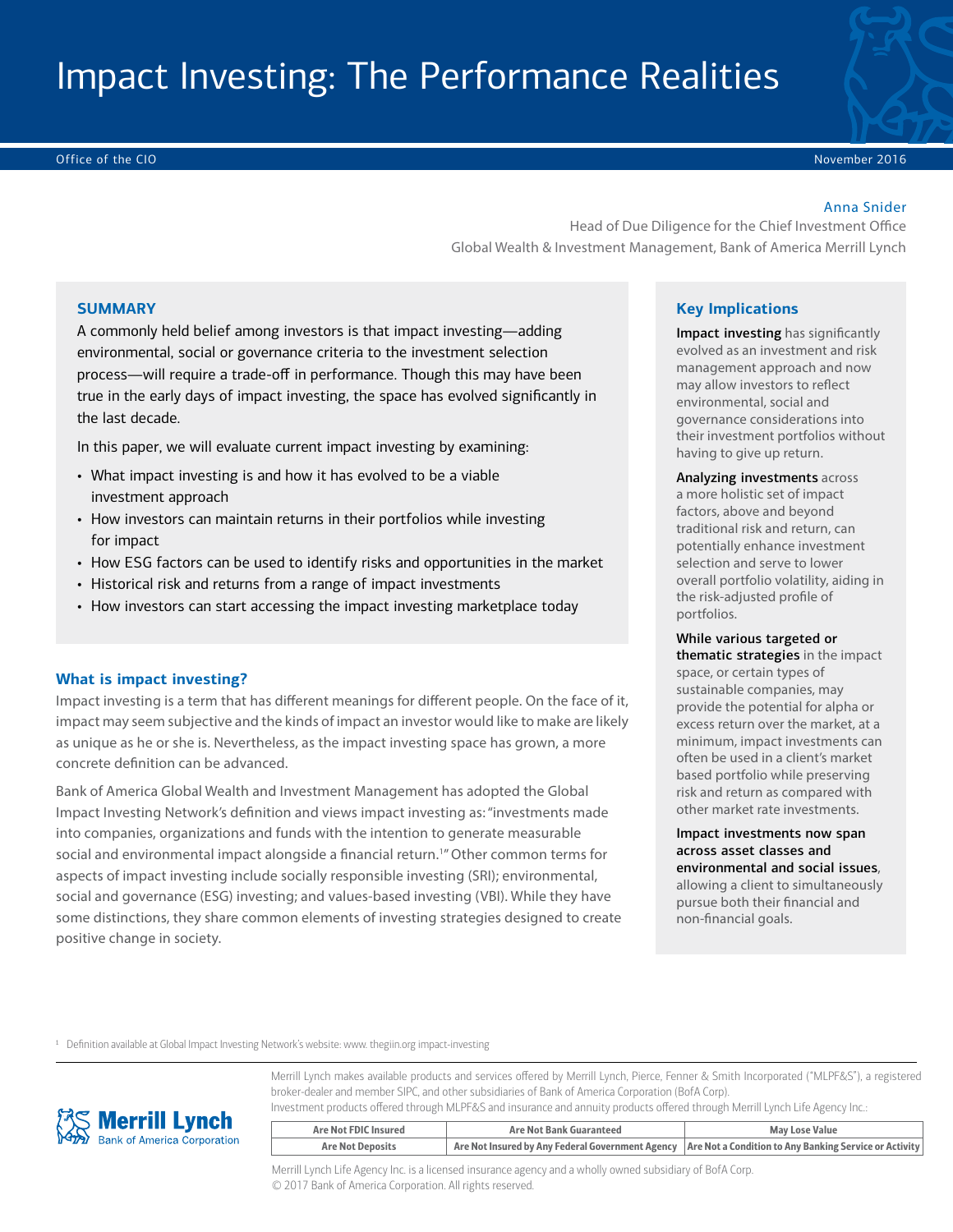In its simplest terms, impact investing is the process of choosing an investment with the goal of generating both financial returns and non-financial impact. These investments span the spectrum of asset classes and vehicles, such as publicly traded equities, fixed income instruments and private investments.

In the impact fund space, new public/private financing structures are receiving interest from for-profit institutions and policy makers from the White House to local municipal issuers. In the last five years, there has been a marked increase in social impact partnerships<sup>2</sup>, where return is predicated on the success of addressing a particular social issue that results in government cost savings, as well as green bonds that allow investors to gain scalable access to alternative energy and sustainable projects. The Green Bond market stood at US \$121 billion as of April 30<sup>th</sup>, 2016. The universe is now comprised of 700+ bonds, from 26 countries in 24 currencies.3

#### **Examples of ESG Factors**

#### **Environment**

Published goals and progress in managing environmental impact return Resource utilization - water, waste, energy Dedicated sustainability office, liability management

### Social

Corporate philanthropy, community involvement Working conditions, supply chain management Updated and inclusive HR policies, progressive pay policies

#### **Governance**

Reporting and disclosure Published policies, balance of powers, board structure Product recalls, fines, settlements, consumer and employee lawsuits

There are even companies, including newer structures known as B Corporations, which have a "double bottom line," with a dual objective of financial return and social or environmental benefit. Impact investing is an area of investments that is growing, driven by entrepreneurs, established business leaders and mainstream investors.

# **Is there a tradeoff between "doing well and doing good?"**

When impact investing started to emerge in the 1970s, investors used negative screening—excluding certain stocks or industries from portfolios—to align investments with their values. For example, an investor may have chosen to screen out investments related to alcohol, tobacco or weapons manufacturers.

While excluding certain investments can provide the benefit of better aligning a portfolio with an investor's values, this approach can be limited as an investment approach. Negative screens can sometimes amplify risk by eroding diversification and potentially causing unintended concentration of exposure to specific firms or sectors that can result in a portfolio's failure to perform in-line with a benchmark or achieve an expected rate of return. While some investors accepted this as the price for honoring their beliefs, many did not. And shortfalls in returns entrenched negative perceptions about impact investing.

A good example of how negative screening can lead to significant underperformance can be seen in the energy sector. Ten years ago, investors concerned about climate change had to rely on negative screening of carbon-intensive investments, like coal and oil companies or alternately, invest in a nascent clean tech strategy. When energy markets increased in value substantially over the last decade, and clean tech went through a significant correction, investors lacked a viable alternative to provide them exposure to the energy sector and they missed out on significant gains with no recourse.

However, the impact investing landscape has come a long way since the 1970s. Today, investors and fund managers harness the power of increased availability of impact data from companies and data providers to review investments using positive environmental, social and governance data. This combined with modern portfolio construction techniques helps reduce the risk and performance drawbacks of negative screening.

#### **Changes to the impact investing landscape**

Evolution in the impact investing space has largely been a result of pressures coming from the investing community itself. Large institutions and private foundations--including pension funds and endowments—are one group of investors that have been asking for more responsible investment strategies. There is also a strong demand from individual investors, who demand more transparency in their investments across impact traits, such as sustainability and

<sup>2</sup> Social Impact Bonds are a new and evolving investment opportunity which are highly speculative and involve a high degree of risk. An investor could lose all or a substantial amount of their investment. There is no secondary market nor is one expected to develop for these investments and there may be restrictions on transferring such investments.

<sup>3</sup> Bank of America Merrill Lynch, "Corporates & EMs Going Green (bonds)", Thematic Investing, June 18th, 2015 issue.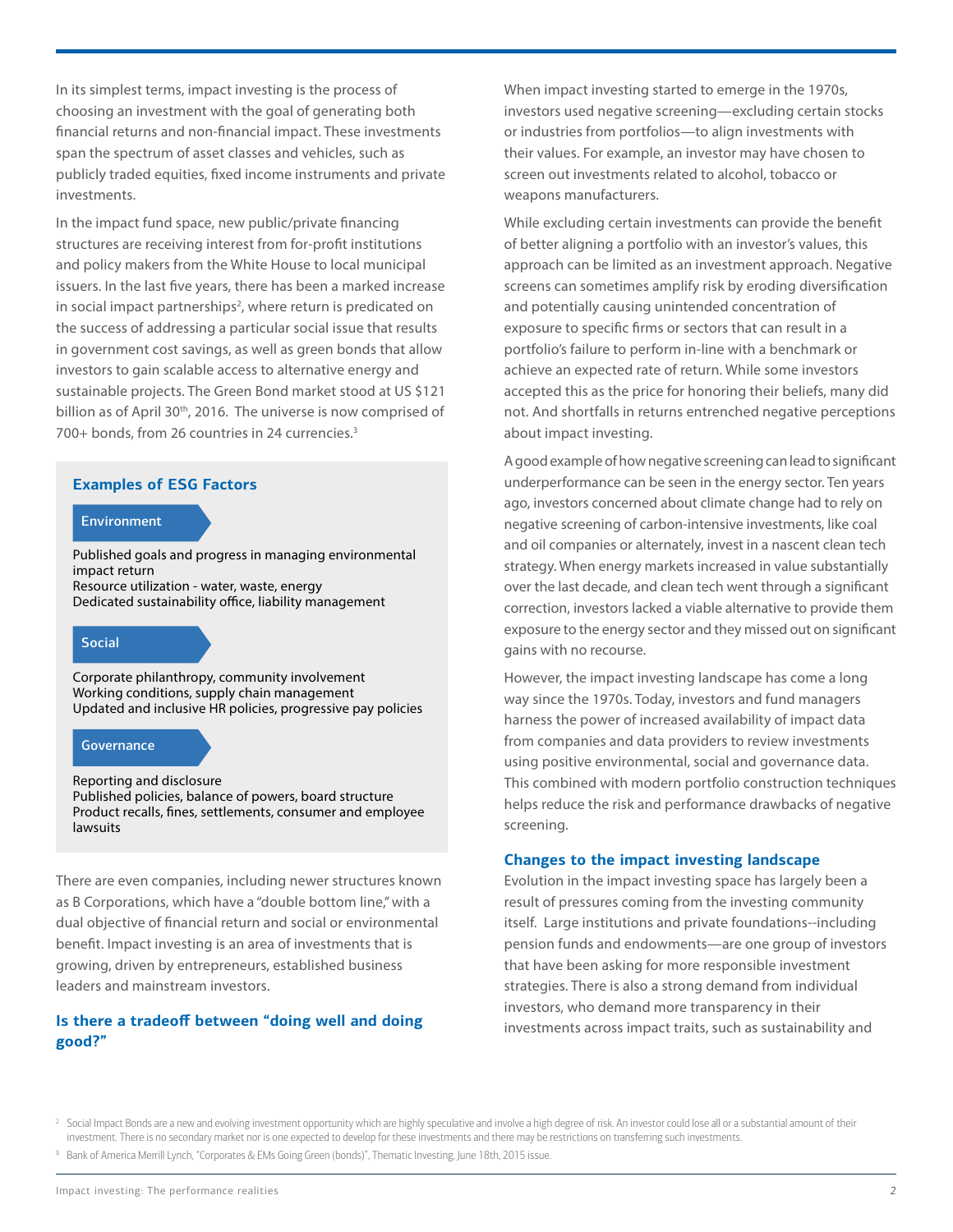governance. These individual investors are driving the era of the "conscious consumer," shopping at organic food stores, buying clothing and accessories from companies with social missions and driving environmentally sensitive cars. Finally, the historic COP21 agreements in 2015 will drive increased global reporting on greenhouse gas emissions as well as innovation in how private capital can be harnessed to address climate change.

Institutional investors were some of the first to start incorporating impact investing criteria into their mandates and are taking an increasingly formalized approach to impact investing. One example of this trend is The California State Public Employee Retirement System (CalPERS) that recently issued a statement that it would evaluate all managers along ESG lines<sup>4</sup>. Such definitive action by one of the largest pension funds in the country has a profound impact on the behavior of other investors. Further evidence is seen in the 2,200 financial institutions, asset managers, service providers and other industry participants that have signed the Principles for Responsible Investment.5

Yet, adoption is far from universal. A recent Merrill Lynch survey showed that less than 25% of investors know that impact investing options are available to them.<sup>6</sup> There is evidence that some institutions lack the understanding of how ESG investing works. A survey of 200 university endowments by the Commonfund Institute found that just 53 are "actively engaged in responsible investing," with just 17 having formally incorporated ESG criteria. Factors such as the difficulty of finding suitably knowledgeable investment managers and a lack of understanding by decision-makers have limited adoption.<sup>7</sup> The same report also shows that certain investors, such as investment managers at public funds in more politically conservative states, may neither support the specific goals of some ESG investments nor be willing to risk a backlash by critics of those investments.<sup>8</sup>

A significant hurdle that investors, specifically institutional boards, face in adopting more robust impact investing guidelines is concern around breaching fiduciary duty and whether ESG investments will deliver competitive returns. Seen leading the way are mission-aligned investors, such as endowments, foundations and schools. These investors are

broadening their analysis of both companies and investment managers to incorporate ESG considerations and becoming conscious of their fiduciary duty in considering other factors beyond simply maximizing short term returns. In fact, the PRI has asked the Department of Labor to examine its definition of fiduciary duty to incorporate these concepts.<sup>9</sup>

Though institutional assets are much larger than those of individual investors, individual investors are driving the demand for impact investing. The U.S. Trust Annual Insights on Wealth and Worth survey indicates a growing desire among wealthy individuals and families to use their wealth for societal impact. More than half of the investors surveyed said that social impact investing is "the right thing to do." In addition, 49% say they want to make a positive impact on the world and 53% say that corporate America should be accountable for its actions.10

These same investors are also changing how they approach investing, with nearly six in ten investors stating that they now consider the social and environmental impact of the companies they invest in to be an important part of their investment decision-making process. And the numbers are even higher for millennial investors. When evaluating investments, 93% of millennials consider social, political or environmental impact important.<sup>11</sup>

The new generation does not see financial and social returns as being separate, and this reflects a change in the structure of the market. Historically, philanthropy was the main avenue where investors could be socially oriented and express their values. However, according to the U.S. Trust 2016 Insights on Wealth and Worth survey, younger generations see no reason to separate investing and impact, which is why 85% of Millennials and 55% of Generation X are interested in or currently use social impact investments.12

# **Corporate and governmental response to investor demand**

In response to the demand of the investor community and consumer trends a growing number of companies are reporting impact investing and social responsibility data; and the quality of this data is improving.

In 2011, only 20% of the S&P 500 companies issued corporate

<sup>4</sup> Amanda White, CalPERS gives its managers ESG ultimatum, May 22nd, 2015 available at: www. top1000funds. com/news/2015/05/22 calpers-gives-its-managers-esg-ultimatum/

<sup>&</sup>lt;sup>5</sup> The United Nations-supported Principles for Responsible Investment (PRI) Initiative is an international network of investors working together to put the six Principles for Responsible Investment into practice. Its goal is to understand the implications of sustainability for investors and support signatories to incorporate these issues into their investment decision making and ownership practices. For details about this initiative, visit: www. unpri. org/about-pri/about-pri/

<sup>6</sup> Merrill Lynch 2014 ESG Market Research, November 2014.

<sup>7</sup> Implementation Hinders Sluggish Endowment ESG Uptake, by Tim Sturrock, FundFire, May 5, 2015.

<sup>&</sup>lt;sup>8</sup> Political Minefields Impede ESG Adoption, by Tim Sturrock, FundFire, May 8, 2015.

<sup>&</sup>lt;sup>9</sup> "Fiduciary Duty Concerns Create ESG Roadblock," by Tim Sturrock, Fund Fire, September 25th, 2015.

<sup>10</sup> U.S. Trust 2016 Insights on Wealth and Worth Highlights. Data available at: *http://www.ustrust.com/ust/pages/insights-on-wealth-and-worth-2016.aspx*.

<sup>11</sup> U.S. Trust 2016 Insights on Wealth and Worth Highlights. Data available at: *http://www.ustrust.com/ust/pages/insights-on-wealth-and-worth-2016.aspx*.

<sup>12</sup> U.S. Trust 2016 Insights on Wealth and Worth Highlights. Data available at: *http://www.ustrust.com/ust/pages/insights-on-wealth-and-worth-2016.aspx*.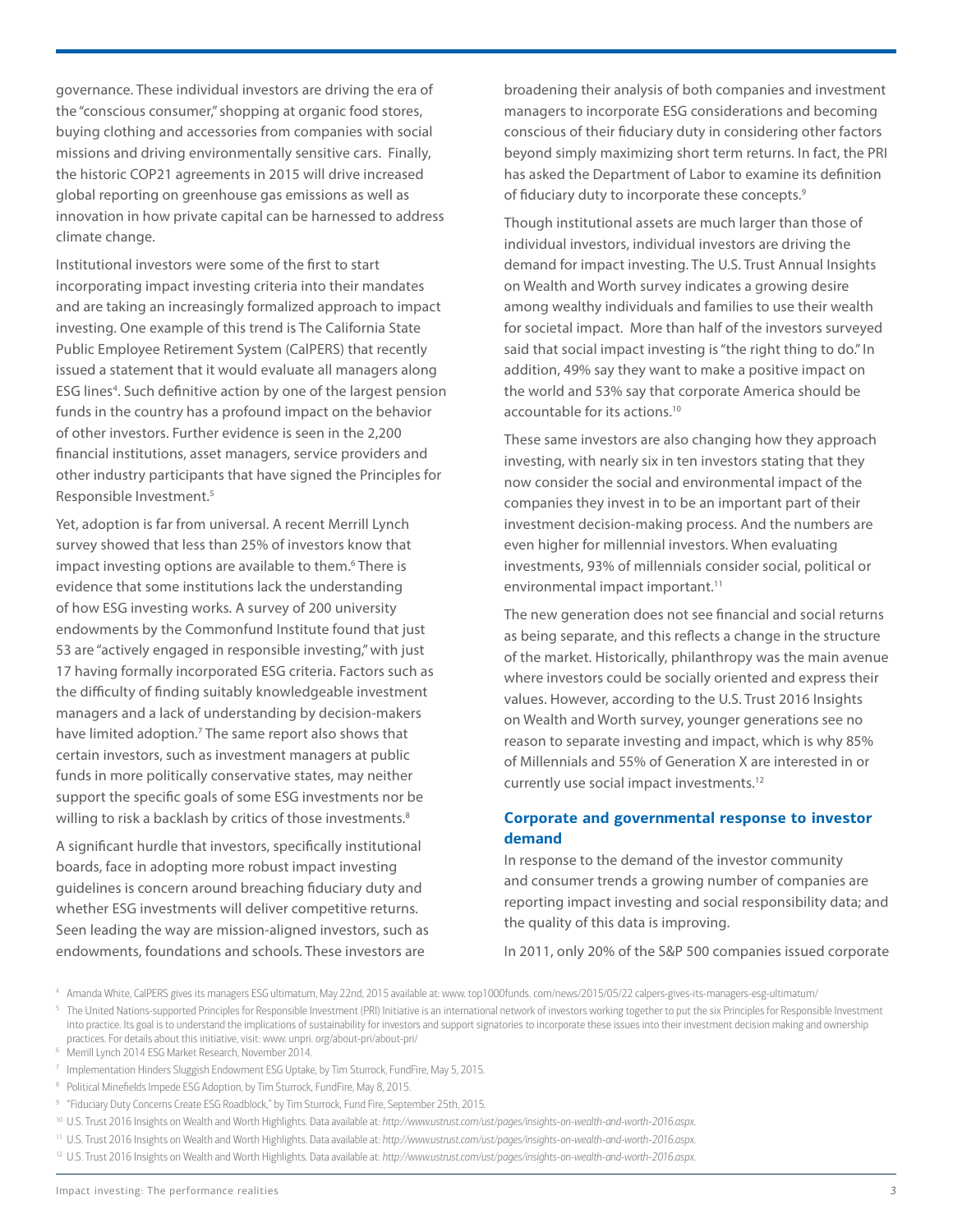social responsibility reports. By 2014, 80% of the S&P 500 companies were creating corporate social responsibility reports.13

There has also been substantial growth in indexes, network services and other collaborative or aggregative sources of social responsibility data from a range of financial index providers. Industry leading data providers like MSCI, Sustainalytics, Thompson Reuters and Bloomberg are all providing data to inform impact investing decisions, with now large teams of ESG focused analysts collecting thousands of ESG data points on companies. However, data from these sources is sometimes difficult to put in context and no one provider has become the go-to source providing easily comparable data in a universally accepted standard.

Compared with traditional investments analysis tools such as credit ratings, there is no broadly accepted source or methodology for evaluating impact investments. In fact, there is no single, standardized way to evaluate the impact of any securities in this space. Efforts are underway to develop frameworks for measurement, notably through the Sustainability Accounting Standards Board (SASB), to define materiality thresholds for the environmental, social and governance factors to qualify as an impact investment, but the market is still evolving towards this goal.

# **Enhancements to data quality and portfolio construction**

While there is still room to grow, the structural changes in the markets and financial innovation have dramatically improved how managers can incorporate impact analysis into their portfolios. Investors are increasingly armed with better data and improved portfolio construction techniques that make it even easier to integrate impact into an investment process.

The proliferation of data means that investors have the environmental, social and governance data that, along with traditional financial analysis, they can use to make informed decisions around investing in sustainable companies. Investors no longer have to focus on leaving out specific exposures through negative screening, but rather can use ESG integration to replace them with other investments that have similar risk/return characteristics thereby mitigating the risks of exclusion. With the improvement in available data, the number of strategies that now incorporate impact investing into their portfolios has grown significantly (see exhibit 2). ESG factors were incorporated into 925 investment funds in 2014, up from 720 two years earlier and 55 in 1995 as more and more mainstream managers see how they can use impact criteria in their investment management processes.<sup>14</sup> Even when faced with imperfect data, investors can now make better choices that allow them to maintain a balanced portfolio.

What does ESG integration look like? A simple example exists in the healthcare space. While traditional negative screening focused on removing tobacco companies, positive integration allows investors to take that capital and invest it in another consumer goods company that provides healthy drinking water to the developing world, or a healthcare company that manufactures life saving drugs.

Using substitution methods based on the advances in factorbased analysis as well as portfolio optimization techniques, investors can employ positive ESG factors to remove certain exposures and substitute others while maintaining the overall risk and reward characteristics of the portfolio. For example, an investor worried about climate change can exclude a coal

#### **Exhibit 1:** Active Weights vs. Market Indices

| <b>Market</b> | Index                | <b>Time Period</b>                |           | <b>Energy Materials Utilities</b> |       |
|---------------|----------------------|-----------------------------------|-----------|-----------------------------------|-------|
| Global        | MSCI ACWI            | Jan/1/1997-Dec/31/13              | $-5.51%$  | 1.59%                             | 2.75% |
| U.S.          |                      | Russell 3000 Jan/1/1988-Dec/31/13 | $-4.33\%$ | 0.67%                             | 3.08% |
| Australia     | S&P/ASX<br>200       | Jan/1/2002-Dec/31/13              | $-4.48%$  | 2.42%                             | 1.26% |
| Canada        | S&P/TSX<br>Composite | Jan/1/2000-Dec/31/13 -12.39%      |           | 5.89%                             | 3.67% |

Source: Aperio Group LLC.

Aperio Group's study focuses on hypothetical equity portfolios obtained by excluding carbon industries from standard market indices in Australia, Canada and the U.S., as well as a Global Index. In each market, Aperio excluded from the universe the readily available GICS (Global Industry Classification Standard) industry of Oil, Gas and Consumable Fuels from the broadest available index. In the second step, the remaining stocks are re-weighted so that the portfolio can track the index as closely as possible. The re-weighting process takes into account the fundamental risk characteristics of the excluded assets, such as their size, valuation ratios, leverage, and liquidity. A quantitative optimization is used to match the risk characteristics of the Tracking Portfolio as closely as possible to the risk characteristics of the index.

#### **Exhibit 2:** Investment Funds Incorporating ESG Factors 1995-2014

| <b>Market</b>                  | 995  | 1997 | 1999  | 2001  | 2003  | 2005  | 2007  | 2010  | 2012    | 2014    |
|--------------------------------|------|------|-------|-------|-------|-------|-------|-------|---------|---------|
| Number of Funds                |      | 144  | 168   | 181   | 200   | .20   | 260   | 493   | 720     | 925     |
| Total Net Assets (In Billions) | \$12 | \$96 | \$154 | \$136 | \$151 | \$179 | \$202 | \$569 | \$1,013 | \$4,306 |

Source: US SIF Foundation.

Note: ESG funds include mutual funds, variable annuity funds, closed-end funds, exchange-traded funds, alternative investment funds and other pooled products, but exclude separate account vehicles and community investing institutions.

<sup>13</sup> Governance & Accountability Institute Flash Report. Available at: www. ga-institute.com/nc/issue-master-system/news-details/article/ seventy-two-percent-72-of-the-sp-index-publishedcorporatesustainability-reports-in-2013-dram. html

<sup>14</sup> US SIF, "Report on US Sustainable, Responsible and Impact Investing Trends 2014," executive summary, at page 13: www. ussif. org/Files/Publications/SIF\_Trends\_14.FES. pdf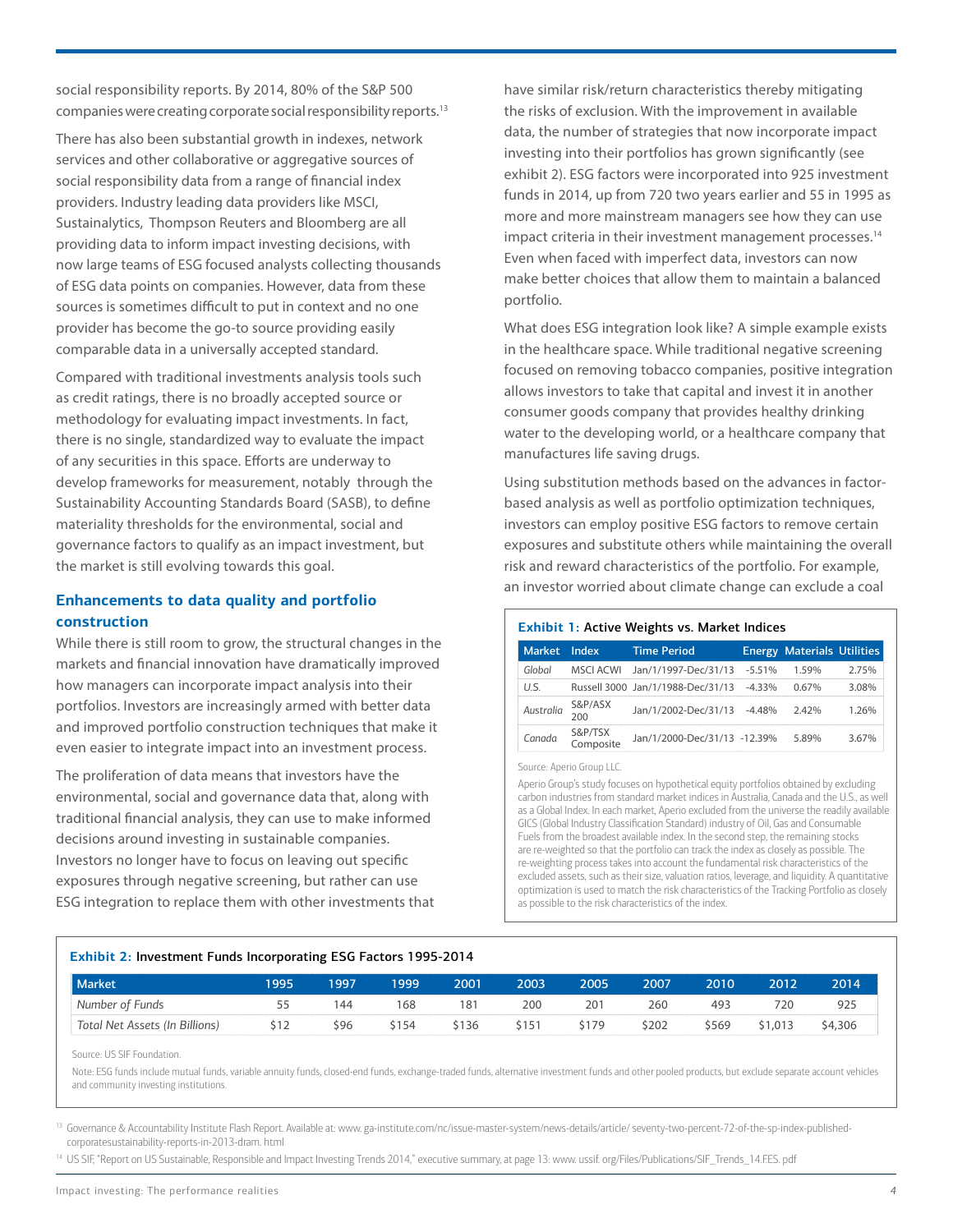company, but add a firm making investments in renewables to retain exposure to the energy sector. Another technique is selecting stocks based on financial and ESG factors, then using optimization to neutralize any sector biases that resulted from this approach.

Improvements in portfolio construction techniques now allow investors and fund managers to incorporate robust quantitative and factor research analysis into their investment decision processes to help build a portfolio with positive impact and return. However, investors still have to be careful about the degree to which they alter the portfolio from the reference index or benchmark. A recent study by the Aperio Group on portfolio substitution shows that divesting from carbon intensive investments can prove difficult. For example, optimized carbon-free portfolios in markets with large concentrations in carbon assets historically have generated substantial tracking error, resulting from sector overweighting that occurs over time. Exhibit 1 shows these sector biases that resulted from a study by Aperio in which they created hypothetical carbon-free Tracking Portfolios over different time periods across four geographies.

Divesting carbon investments meant a shift not to other sectors but to related ones—in this instance to the utilities and materials sectors. The difficulty of this narrow substitution highlights the difficulty of smart screening and the skill required to create robust impact portfolios. However, when done right, with the combination of better data and improved processes, the impact on portfolio performance can be mitigated. Most managers now run optimization processes to neutralize large sector bets which can help reduce tracking error.

#### **How does impact investing affect portfolio returns?**

Two-thirds of investors are uncertain about whether impact investments can offer competitive returns.<sup>15</sup> This perception is somewhat justified given the enhanced risk and reduced performance that many experienced using negative screening techniques in the early days of impact investing. These perceptions are also likely influenced by a long history of "purist" investors who would argue that the sole objective of a public company is to maximize shareholder value. These same investors might also view any resources dedicated to ESG related improvements as a conflict, or at least an investment constraint.

However, with all the improvements in the impact investing space, smart use of impact data has been shown to help



reduce portfolio volatility by helping managers identify risks beyond the balance sheet and even help spot opportunities in the marketplace. In fact, as will be shown below, companies who demonstrate ESG prudence have been able to reduce risk and potentially enhance shareholder value. As a result, these benefits can actually help lead to enhanced risk management and performance of a portfolio.

# **How can impact criteria help identify risks?**

As investors harness the growing availability of impact investing data, a natural question arises: Does an expanded set of non-financial ESG data lead to better risk and return characteristics of a portfolio? Given the non-financial risks that may exist in an investment, the short answer is yes.

One of the most intriguing analyses that supports why impact factors are important in the evaluation of corporations is Exhibit 3. Today, firms look very different; forty years ago, tangible assets—items like property, factories and equipment—made up more than 80% of the value of the S&P 500 companies. Today, that ratio has been reversed, with 80 percent of value now comprised of intangible assets such as intellectual property, market share, brand awareness and perceptions of a company's effect on society and the environment.<sup>16</sup>

When most of the valuation of public companies is made up of intangible assets, increasingly, nonfinancial measures such as a company's brand and reputation, human capital and R&D are key to the evaluation of a company, as we've seen with the news surrounding Volkswagen in 2015 and subsequent material drop in the company's stock price. A growing body

<sup>16</sup> Ocean Tomo, Backgrounder on Ocean Tomo 300® Patent Index (OT300): www. oceantomo.com/productsandservices/investments/indexes/ot 300

<sup>&</sup>lt;sup>15</sup> Bank of America Merrill Lynch, 2015 ESG Research, "A Roadmap to Leadership in ESG and Social Impact," Page 15.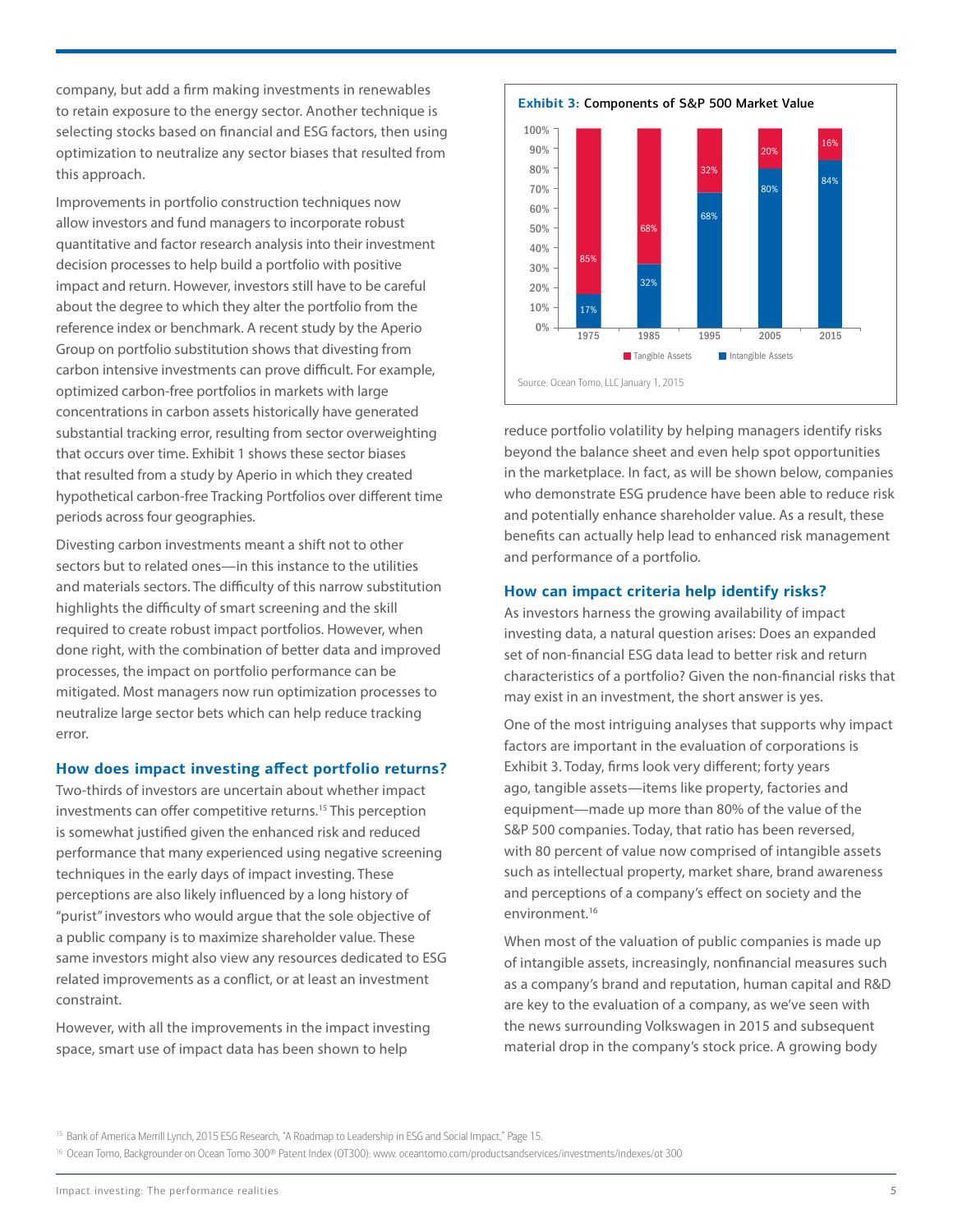of commentary shows that using ESG-related criteria actually helps to augment traditional financial analysis by increasing an investor's ability to assess risks that sit outside of the balance sheet, but are critical to the financial well-being of the company. Therefore, when used alongside traditional financial and risk analysis, this data can lead to better investment decision making.

From a practical standpoint, using impact analysis to evaluate companies can help mitigate risk, regardless of whether the investment is being evaluated for impact. There is wide recognition that companies that do not have good governance, that lack good management, that fail to consider environmental risks or that disregard community impacts are ignoring risks to their bottom line.



In fact, there is a range of ESG-related risks that companies

face. Issues such as climate change, health and safety concerns, and issues with transparency, risk management and governance can have a direct financial impact when they affect a company's operations. The classic case of this is of course the BP oil spill. Poor supply chains and labor policies, and the associated potential PR backlash, can pose a significant reputational risk that translates into lost sales, lower valuations and, in the extreme, consumer boycotts.

In Exhibit 4, looking at the available analysis helps bring these issues into focus. A recent study by Breckenridge shows that using ESG factors enhanced an investment manager's ability to perform credit analysis and evaluate risk management more broadly—so much so that the firm now uses ESG factors in all its investment decisions. The correlations of ESG factors to financial factors were found to be very low and when using



| 2001     | 2002     | 2003    | 2004    |         | 2006            | 2007    | 2008   | 2009  | 2010    | 2011    | 2012    | 2013  | 2014    |
|----------|----------|---------|---------|---------|-----------------|---------|--------|-------|---------|---------|---------|-------|---------|
| $-12.08$ | $-20.10$ | 28.47   | 10.31   | 3.00    | 3.26            | 3.72    | -34.94 | 31.73 | 11.89   | .60     | 13.24   | 36.20 | 12.72   |
| $-11.02$ | $-21.65$ | 31.01   | 12.32   | 6.41    | 15.70           | 5.78    | -36.98 | 28.72 | 17.17   | 1.23    | 16.41   | 33.39 | 12.51   |
| -11.89   | $-22.10$ | 28.68   | 10.88   | 4.91    | 15.79           | 5.49    | -37.00 | 26.46 | 15.06   | 2.11    | 16.00   | 32.39 | 13.69   |
|          |          |         |         |         |                 |         |        |       |         |         |         |       |         |
| $-1.06$  | 1.55     | $-2.54$ | $-2.01$ | $-3.41$ | $-2.44$         | $-2.06$ | 2.04   | 3.01  | $-5.28$ | 0.37    | $-3.17$ | 2.81  | 0.21    |
| $-0.19$  | 2.00     | $-0.21$ |         | $-1.91$ | $-2.53$         | $-1.77$ | 2.06   | 5.27  | $-3.17$ | $-0.51$ | $-2.76$ | 3.81  | $-0.97$ |
|          |          |         |         |         | 2005<br>$-0.57$ |         |        |       |         |         |         |       |         |

#### **Exhibit 6:** MSCI KLD 400 Social Index

|                             |        | <b>Std Dev</b> |         |        | Sharpe |         |
|-----------------------------|--------|----------------|---------|--------|--------|---------|
|                             | 3 Year | 5 Year         | 10 Year | 3 Year | 5 Year | 10 Year |
| iShares MSCI KLD 400 Social | 8.70   | 11.52          |         | 1.92   | 1.27   |         |
| MSCI USA IMI GR USD         | 8.71   | 12.24          | 5.22    | 1.94   | 1.30   | 0.50    |
| S&P 500 TR USD              | 8.56   | 11.74          | 14.72   | 1.94   | 1.34   | 0.49    |

Source: MSCI Returns as of 7/31/15

Historical information, data or analysis should not be taken as an indication or guarantee of any future performance, analysis, forecast or predication.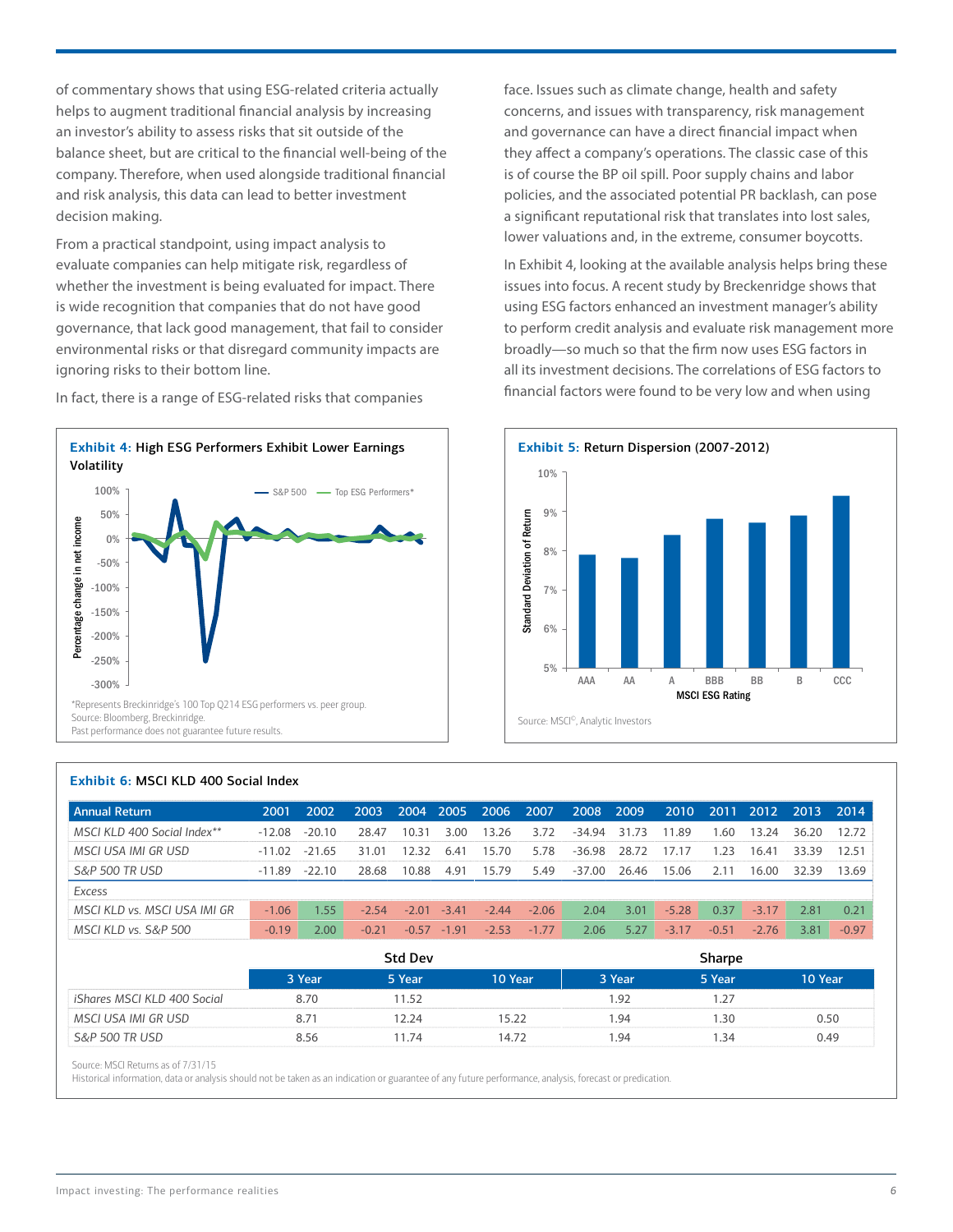these factors, Breckinridge was able to identify additional credit risks. Furthermore, they found that companies that manage their ESG risks tended to be more stable credit risks and had lower earnings volatility.<sup>17</sup>

In addition, a paper by Analytic Investors also analyzed the volatility of MSCI ESG rated<sup>18</sup> companies (mapped to the seven point letter scale with ratings from AAA (highest) to CCC (lowest)) found that higher rated ESG companies had a more stable return pattern, leading to the potential for ESG analysis to preserve capital in a portfolio (see exhibit 5).

Another study by Deutsche Bank Climate Change Advisors analyzed existing academic and practitioner research and found that companies identified as having high CSR or ESG rankings historically have had a strong correlation with superior risk-adjusted securities returns.19 These companies typically have a lower cost of debt capital and equity, which is likely a reflection of the market rewarding them with a lower cost of capital in exchange for lower risk. However, in the same study, companies designated as having SRI qualities, which primarily use exclusionary screens, showed little additional benefit, although they did not underperform the broader markets.<sup>20</sup>

While ESG data and ratings do help inform investors and their use may even lower portfolio volatility, it is important that investors do not confuse ESG ratings with an expected performance or credit rating, like sell side buy/sell ratings or a Moody's rating. For example, investors also frequently are provided with the evidence that the KLD index has outperformed the S&P 500. The MSCI KLD 400 Social Index tracks the top 400 U.S. companies with outstanding ESG ratings and excludes companies whose products have negative social or environmental impacts. However, when you look at the attribution of returns, much of the performance has to do with sector bets or owning/not owning individual companies, not as a result purely derived from the firms' ESG ratings. However, the index, does exhibit lower volatility over the long term, adding to the thesis that historically, investing in these companies has at the very least preserved capital in a portfolio context (see exhibit 6).

While there is debate as to whether ESG ratings can lead to enhanced performance, multiple studies and Bank of America's Global Wealth & Investment Management Chief Investment Office's internal analysis show that there are benefits to the risk-adjusted return profile of a portfolio. Out of the actively managed public equity strategies that met both investment and ESG integration criteria, 60% outperformed other GWIM



Source: MSCI ESG Research, Compustat, IBES, Russell, S&P, Thomson Reuters, MSCI, Deutsche Bank Quantitative Strategy.

Historical information, data or analysis should not be taken as an indication or guarantee of any future performance, analysis, forecast or predication.

#### The Connection Between Competitive Advantage and Social Issues

There are numerous ways in which addressing societal concerns can yield productivity benefits to a firm. Consider, for example, what happens when a firm invests in a wellness program. Society benefits because employees and their families become healthier, and the firm minimizes employee absences and lost productivity. The graphic below depicts some areas where the connections are strongest.



<sup>17</sup> "ESG Integration in Corporate Fixed Income," study by Breckenridge Capital, January 2015: www.breckinridge. com/insights/whitepapers/esg\_integration\_in\_corporate\_esg/

- <sup>18</sup> The MSCI ratings are based on MSCI ESG Research's Intangible Value Assessment (IVA) methodology. MSCI ESG IVA identifies the key ESG drivers for each industry, calculates the size of each company's risk exposure, analyzes the companies' risk management strategies and ranks each company against its industry peers.
- <sup>19</sup> "Sustainable Investing: Establishing Long-Term Value and Performance," by Mark Fulton, et al., DB Climate Change Advisors, Deutsche Bank Group, June 2012: www. institutional. deutscheawm. com/content/\_media/Sustainable\_Investing\_2012.pdf
- 20 "Sustainable Investing: Establishing Long-Term Value and Performance," by Mark Fulton, et al., DB Climate Change Advisors, Deutsche Bank Group. Abstract released on the Social Science Research Network, June 12, 2012: www. papers.ssrn. com/sol3/papers.cfm?abstract\_id=2222740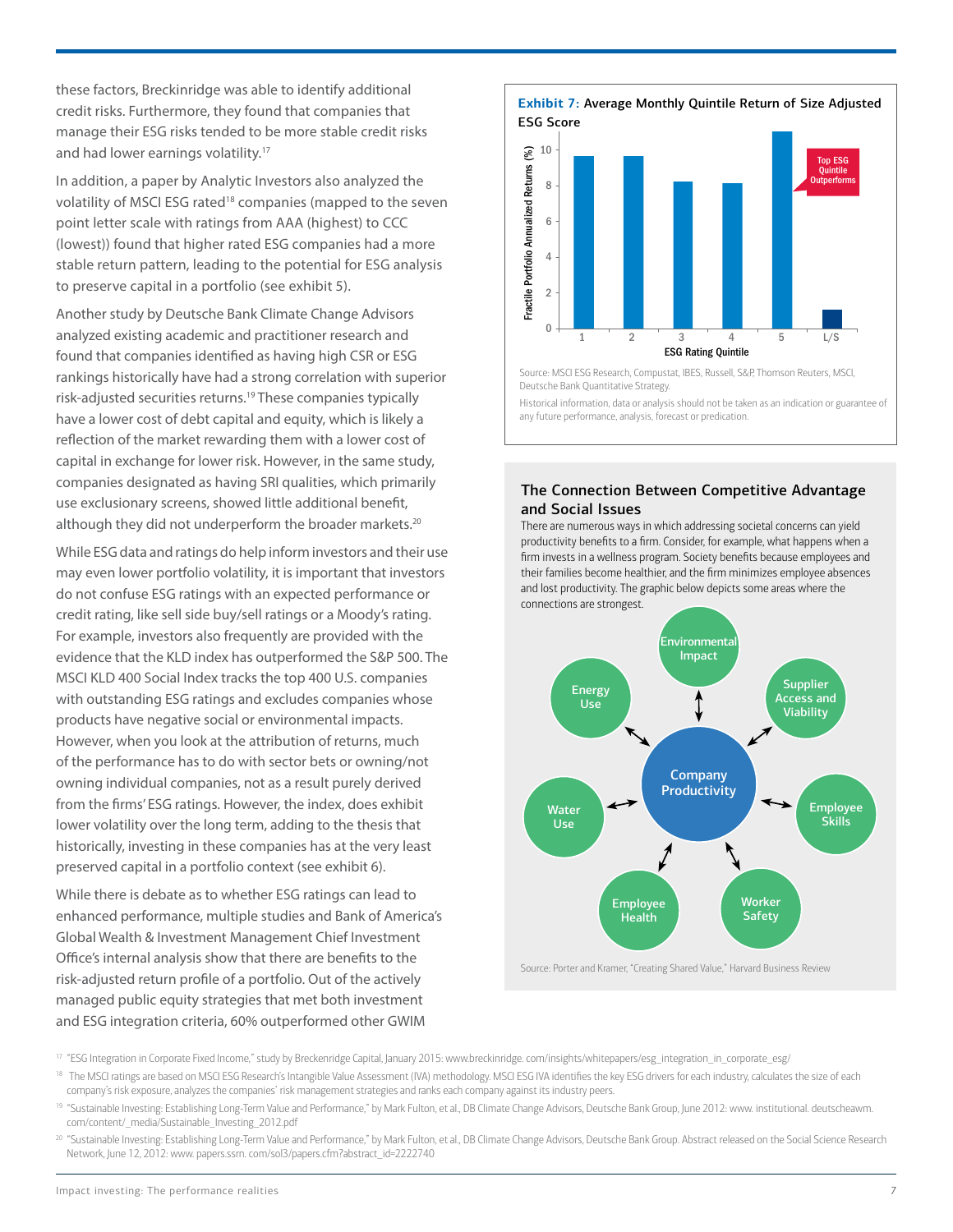CIO Due Diligence analyst covered strategies, which on average have a higher risk-adjusted return than the universe.

# **Do impact investments also offer the potential for alpha generation?**

There is a growing body of research on the alpha-generating potential of impact investing, both empirical studies by companies and academic evaluations. While multiple studies have emerged, it is difficult to generalize about their conclusions and whether impact investing can generate superior returns in comparison to traditional strategies. However, it is worth noting that a significant portion of the timeline of these studies include a period in which negative screening was the predominant approach. Given the enhancements in data and portfolio construction techniques identified above, these results would likely look different if this analysis was conducted again in ten years' time.

Also, when looking at ESG ratings for public companies, a high rating does not automatically equate with high performance expectations. In fact, when looking at an individual company analysis performed by Deutsche Bank the most highly ESGrated companies did show slight outperformance, but the lowest rated ESG companies outperformed the second and third highest quintiles (see exhibit 7, previous page). $21$ 

However, other studies have shown that firms that have made a proactive commitment to being environmentally and socially responsible and are serious about good governance practices, also referred to in much of the academic studies as "sustainable companies," are generally better run, more profitable and enjoyed associated cost savings.22 One could deduce that these savings would allow an investor to create a portfolio of such companies and, if not capture some element of outperformance, at least provide the potential to deliver strong relative performance to the broader market.

Michael Porter, who authored the early work on shareholder value, has done much work on linking corporate value to the emphasis that companies place on responsible and sustainable business models, which he calls "shared value."

Similarly in exhibit 8, a study performed by Eccles, Ionnou and Serafeim analyzed two sets of 180 U.S. companies from 1993 to 2010. One set of companies had adopted sustainability policies by 1993 and were termed "High Sustainability" companies, while the other set had not and were termed "Low Sustainability" companies. "High sustainability" companies delivered returns 47% higher than their low-sustainability equivalents between 1993 and 2010 while exhibiting lower volatility, both on a value and equal weighted basis.<sup>23</sup>

<sup>21</sup> "The Socially Responsible Quant" by Deutsche Bank Markets Research, April 24th, 2013 issue. <sup>22</sup> "Creating Shared Value," by Michael E. Porter and Mark R. Kramer, Harvard Business Review,

January 2011: www. hbr. org/2011/01/the-big-idea-creating-shared-value

25 20 15 10  $\overline{0}$ 5 1992 1993 1994 1995 1996 1997 1998 1999 2000 2001 2002 2003 2004 2005 2006 2007 2008 2009 2010 **High** High  $\rightarrow$ low

**Exhibit 8: Figure 1**-Evolution of \$1 Invested in Stock

Market in Value-Weighted Portfolio





portfolios for the two groups. The researcher identified 90 companies with a substantial number of environmental and social policies that have been adopted for a significant number of years and term these "High Sustainability" companies. Then, they identify 90 comparable firms that have adopted almost none of these policies and term these "Low Sustainability companies. In 1992, the two groups operate in exactly the same sectors and exhibit almost identical size, capital structure, operating performance and growth opportunities. The performance does not reflect transaction costs. If such cost were reflected the performance .<br>would have been lower. **Past performance does not guarantee future results.** 

#### **Exhibit 9:** Average 5 Year Annual % Return

| Sustainable Investing     | 179 |
|---------------------------|-----|
| MSCI World                | 149 |
| S&P 500                   | 134 |
| <b>Negative Screening</b> | 132 |

Source: Cary Krosinsky, Nick Robins, *Sustainable Investing: The Art of Long Term Performance*. Negative Screening is defined as strategies that eliminate companies with material revenues from tobacco, alcohol, gabling, firearms, apartheid, Sudan.

Sustainable investing is defined as investment strategies that use an "extra-financial bestin-class", "financially weighted best-in-class", "sustainability themes" or "integrated analysis" approach. Extra financial best-in-class approach is the active inclusion of companies that lead their sectors in environmental or social performance. Financially weighted best-in-class approach is the active inclusion of companies that outperform sector peers on financially material environmental or social criteria. Sustainability themes approach is the active selection of companies on the basis of investment opportunities driven by sustainability factors, such as renewable energy. Integrated analysis approach uses active inclusion of environmental and social factors within conventional fund management.

Historical information, data or analysis should not be taken as an indication or guarantee of any future performance, analysis, forecast or predication. Past performance does not guarantee future results.

<sup>23</sup> "The Impact of a Corporate Culture of Sustainability on Corporate Behavior and Performance," by Robert G. Eccles, Ioannis Ioannou and George Serafeim: Harvard Business School Working Paper 12-035, November 25, 2011.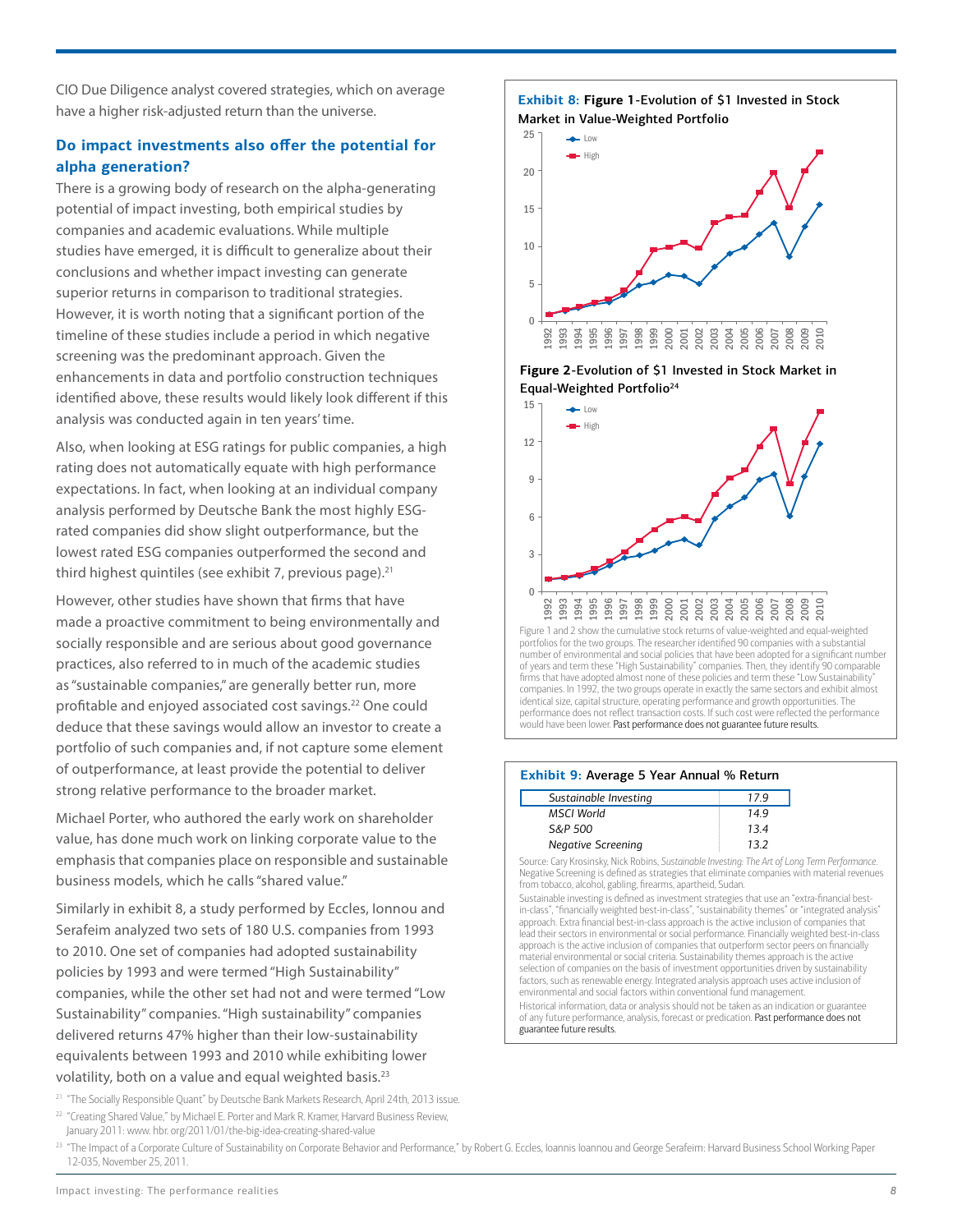### S&P 500 Industry Leaders:

Generated Superior Profitability



Source: CDP S&P 500 Climate Change Report 2014.

Methodology: CDP requested annual climate change disclosures from the world's largest companies on behalf of its investor signatories. This analysis was based on 337 company responses received by June 28, 2014. The response rate of 70% is based on time of printing. Historical information, data or analysis should not be taken as an indication or guarantee of any future performance, analysis, forecast or predication.

Furthermore, in the book, Sustainable Investing: The Art of Long Term Performance, the authors found that a strategy identifying sustainable companies rather than simply screening out companies led to material outperformance for the period (five years trailing from the end of 2007).<sup>24</sup> By investing in companies that have higher ratings on environmental, social and governance factors, the investor is encouraging good corporate practices, thus creating an impact. Exhibit 9 shows the return differences between a sustainable investing strategy identified by the author and a negative screening strategy.

A 2014 study of the CDP Global 500 Universe found that S&P 500 industry leaders on climate change generated 18% higher ROE, 50% lower volatility of earnings over the past decade and 21% stronger dividend growth to shareholders than their low scoring peers.<sup>25</sup> Therefore, the authors concluded that these

companies provide an attractive investment opportunity given their greater profitability and relative affordability. While other factors could affect these results in the future, there are multiple studies that link management's consideration of issues like resource efficiency to strong overall results.

In other research, Osmosis Investment Management conducted two separate studies to determine the impact of resource efficiency on firm value. They define resource efficiency as the use of fewer resources to produce one unit of revenue, which is measured using their proprietary resource efficiency score (RES). The first study compared the returns of the Osmosis MoRE Indices, which invest in top decile of resource efficient companies, to benchmark indices using Capital Asset Pricing Model and Fama and French Models. Overall, the study found that the MoRE Indices



Source: Cary Krosinsky, Nick Robins, Sustainable Investing: The Art of Long Term Performance.

Returns for the Sustainable Mutual Funds included in the study are calculated on a net basis from January 1st, 2003 to December 31st, 2007.

provided excess returns relative to the benchmarks. They also performed a study where they attempted to isolate the impact of resource efficiency (RES) on firm value using data from 2005 to 2012 covering 876 public firms across the world. They found that a one standard deviation increase in RES is associated with 2.2% increase in firm value, significant at the 1% level. This demonstrates the importance of resource management in both margin protection and positive value generation for companies.

Another indication of potential outperformance of ESG strategies can be found in an on average higher active share in

<sup>&</sup>lt;sup>24</sup> Cary Krosinsky, Nick Robins, Sustainable Investing: The Art of Long Term Performance.

<sup>25</sup> CDP S&P 500 Climate Change Report 2014. CDP S&P 500 Climate Change Report 2014. www. cdp. net/CDPResults/CDP-SP500-leaders-report-2014.pdf

Methodology: CDP requested annual climate change disclosures from the world's largest companies on behalf of its investor signatories. CDP began scoring company responses to its questionnaire in 2007 to provide a gauge of the transparency of climate change information disseminated to the market. Participating companies receive a CDP disclosure score (from 0 to 100) and performance band (from A to E). Companies who score in the top 10% are included in an annual index known as the Climate Disclosure Leadership index (CDLI). CDP's analysis is based on 337 company responses received by June 28, 2014. The response rate of 70% is based on time of printing.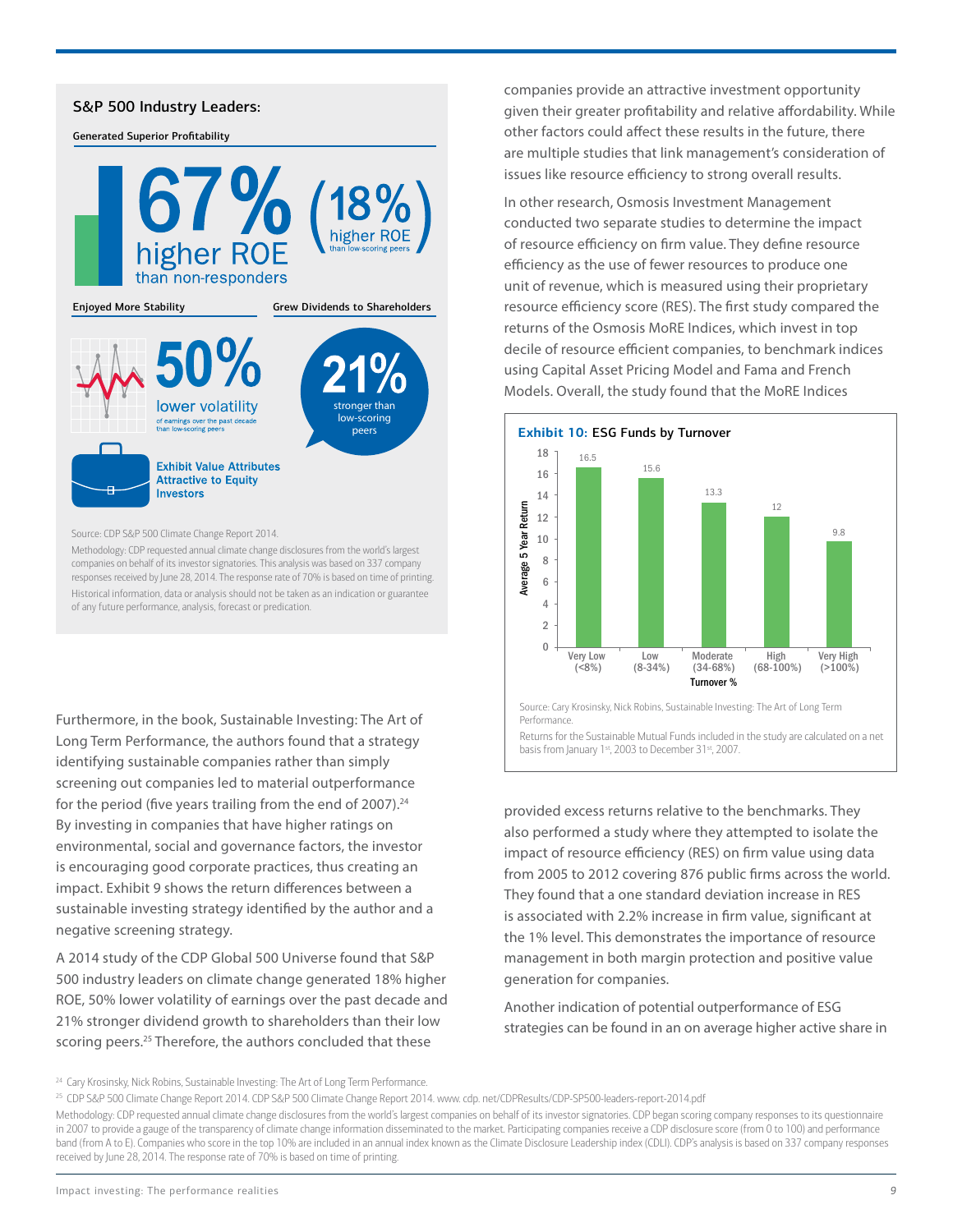these strategies. Active Share represents the share of portfolio holdings that differ from the benchmark index holdings. A study by Cremers and Petajisto found that the highest ranking active funds, those with an active share of 80% or higher, outperformed their benchmark indexes.<sup>26</sup> The research indicates that funds with high active share may be able to

# **Exhibit 11:** A "Transforming World" Thematic Investments

| <b>Innovation</b>                                                                    | <b>Earth</b>                                                                                                                                                                                     | People                                                                                                                                                           |
|--------------------------------------------------------------------------------------|--------------------------------------------------------------------------------------------------------------------------------------------------------------------------------------------------|------------------------------------------------------------------------------------------------------------------------------------------------------------------|
| • Cybersecurity<br>• Robots & Al<br>• Virtual/<br>Augmented/<br><b>Mixed Reality</b> | • Water<br>• Sustainable Assets<br>(includes Waste,<br>Climate Change &<br>Extreme Weather)<br>• Alternative Energy<br>(includes Energy<br><b>Efficiency and Clean</b><br>Tech)<br>• Green Bonds | • Healthcare (includes<br>Longevity, Pandemics,<br>Obesity, and Safety)<br>• Aging<br>• Bottom Billions<br>• Health & Wellness<br>• Millennials &<br>Centennials |

#### **Exhibit 12:** BofA Merrill Lynch Global Research Primer Picks: *Inception date 12/6/13*

*Thematic Primer Picks Performance since inception (through September 4, 2016)* 30



equal-weighted, with rebalancing each time the team publish an update. The performance of any individual security on the list is its percentage change in price, including dividends. Dividends and corporate actions are credited when the stock goes ex-dividend. The performance does not reflect transaction costs. If such cost were reflected the performance would have been lower.

produce higher returns in some strategies. Our analysis shows that 58% of our ESG strategies<sup>27</sup> rank in the top decile for active share when compared to their respective traditional actively managed peer groups.28

Finally, a key focus of many impact investors is long-term investing, which they believe provides a more sustainable way for companies to generate long term returns rather than a focus on managing quarter to quarter. The study in exhibit 10 shows that due to the generally longer time horizon, buy and hold nature of professional investors in the impact investing space, a resulting benefit to investors in such strategies is the possible reduction of tax consequences, relative to higher turnover strategies.

# **Thematic impact investing**

As integration of impact data into the investment analysis gains traction among investors across the public and private investing space, impact investors are becoming more engaged in directing private capital to climate change, healthcare and education concerns or social inequalities, which in addition to having significant scale economic impacts, also have large impacts on society and the environment. In A Transforming World<sup>29</sup>, Merrill Lynch and U.S. Trust identified numerous such themes as material, long-term investment opportunities, that are also impact investing opportunities (see exhibit 11). BofA Merrill Lynch Global Research has been tracking the performance of many of these themes, which unlike the diversified sustainable strategies that have been highlighted so far, tend to have a more defined impact focus and smaller universe. These thematic investments exhibit the potential for outsized returns but with higher risk, such as in the water space, which can exhibit higher volatility. These strategies also tend to have high active share, which, as indicated above, can be an indicator of outperformance in some markets.

As more impact investment strategies incorporate analysis on sustainability and focus on those themes that will impact society for years to come, impact investing not only provides the investor the ability to have a positive impact with their investments, but also provide an opportunity for growth.

- <sup>26</sup> K.J. Martijn Cremers and Antti Petajisto, "How Active is Your Fund Manager? A New Measure That Predicts Performance" International Center for Finance, Yale School of Management Article available through Review of Financial Studies, 2009, 22(9) at: www. rfs.oxfordjournals.org/content/22/9/3329.full. pdf?keytype=ref&ijkey=M0noS3O1M6QvzdG
- <sup>27</sup> These are third party investment vehicles managed by external managers consisting of Separately Managed Accounts (SMAs) or Mutual Funds (MFs). The active share analysis considered all 12 ESG equity strategies that are under qualitative analyst coverage. Active share was observed as of 6/30/15 and compared to each strategy's peer group (large cap growth strategy vs. the large cap growth peer group as an example). 7 of the 12 strategies ranked in the top 10% of their respective peer group for active share. Additionally, Active share can be a predictive factor of ex-ante alpha, but in no way is the active share statistic calculated using historical performance.
- <sup>28</sup> Based on strategies' active share data on June 30<sup>th</sup>, 2015. Active share numbers are calculated since portfolios' inception.
- <sup>29</sup> A Transforming World is a framework to help clients understand the new investment landscape through a lens of five broad areas of change (People, Earth, Markets, Innovation, Government). In a transforming world, a framework that links multiple investment themes is required, in our view, to identify the major trends that will likely influence asset markets in coming years.
- 30 Bank of America Merrill Lynch Global Research Primer Picks. Bank of America Merrill Lynch Research, August 10th, 2015:

This synopsis, the research reports and the links to such report are for the use of Bank of America Merrill Lynch or Merrill Lynch Global Wealth Management customers only and all copying, redistribution, retransmission, publication, and any other dissemination or use of the contents thereof is prohibited. Reports can be saved to your local drive in .PDF format. There may be more recent information available. Please visit one of the electronic venues that carry BofA Merrill Lynch Global Research reports or contact your Bank of America Merrill Lynch or Merrill Lynch Global Wealth Management representative for further information. "Bank of America Merrill Lynch" is the marketing name for the global banking and global markets businesses of Bank of America Corporation. © 2015 Merrill Lynch, Pierce, Fenner & Smith Incorporated. All rights reserved.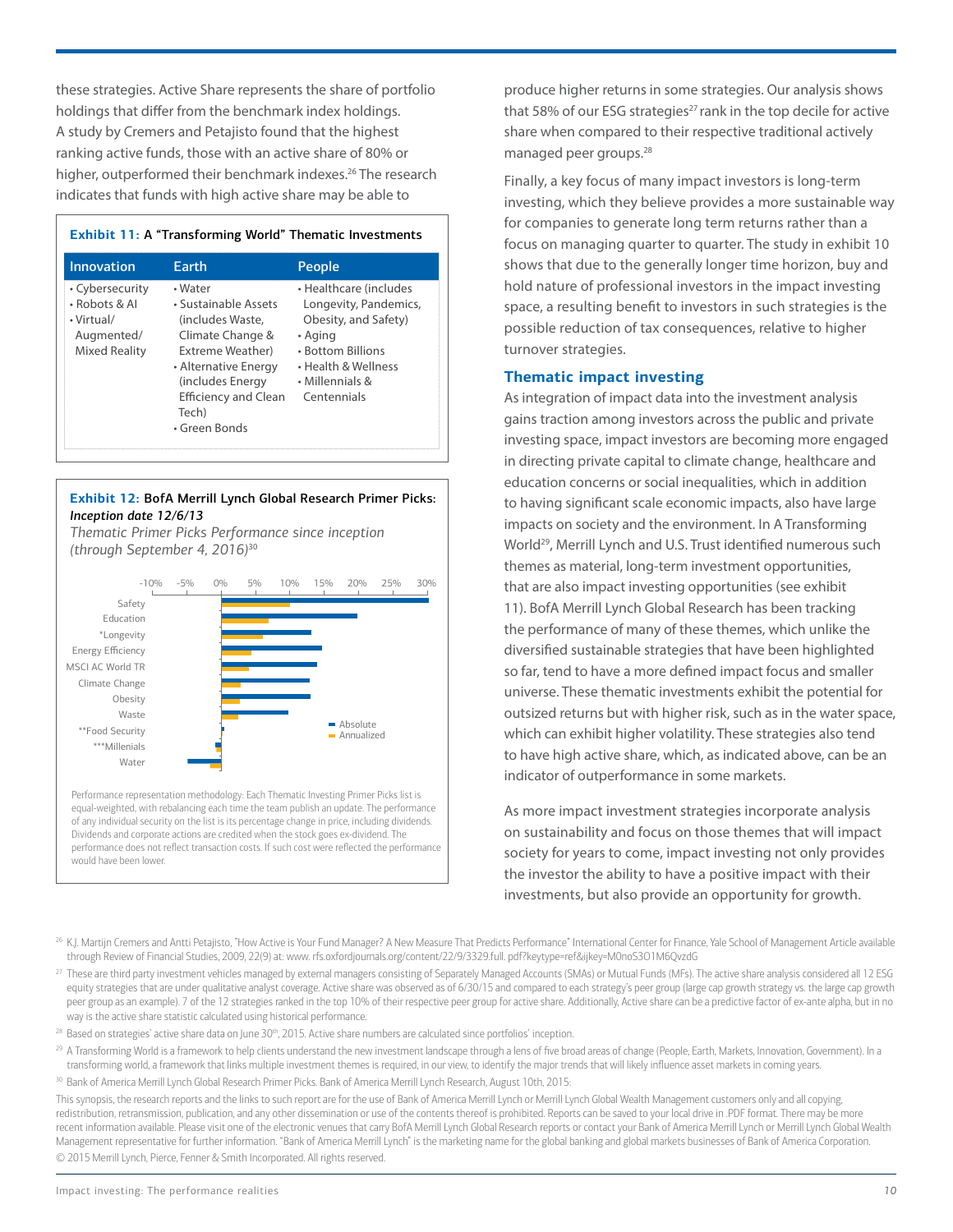| <b>Debt/Credit Based Impact Solutions</b>                            | <b>Equity Based Impact Solutions</b>                        | Alternative or Opportunistic Impact Solutions                                                       |
|----------------------------------------------------------------------|-------------------------------------------------------------|-----------------------------------------------------------------------------------------------------|
| Green Bonds                                                          | Resource Efficiency Equities<br>Thematic Sector Equity Fund | Alternative Energy<br>Small & Medium Enterprises (SME)<br>Financing<br>Impact Venture/Growth Equity |
| Sustinable (ESG) Corporate Bonds<br>Sustainable (ESG) Municipal Debt | Diversified Global/U.S. Sustainable Equity<br>(ESG)         | Sustainable Private Equity<br>Sustainable Real Assets                                               |
| Community Loan/Development Funds                                     | <b>Negatively/Socially Screened Equities</b>                | Social Impact Partnerships Microfinance                                                             |

# **A range of risk and return profiles**

While there is a common misconception that impact investments require a below market return or are generally more risky than traditional investments, many diversified public equity and fixed income strategies that integrate ESG provide market like returns, and some more targeted public and private strategies may have the ability to outperform, as described below. Exhibit 13 shows a representation of the impact investing universe across public and private investments and an illustration of the range of potential investment risks and returns. The risks of many impact investments are not necessarily greater than their traditional counterparts, but they often are different, and understanding what those risks are is critical.

For example, investors in an alternative energy strategy are using capital to create a positive impact on the environment. So in addition to having the potential for lowering carbon emissions, investors are expecting a higher return because alternative energy companies are working in a high growth oriented space. However, the scale of the alternative energy sector, while maturing, is still small and might not be able to absorb significant capital inflows or outflows. These issues of scale and capacity are common in the impact investing landscape, particularly in smaller private markets where many of the social venture strategies that have potential for commercial and impact success are still early in their development.

Recently, studies from both Cambridge Associates in conjunction with Global Impact Investing Initiative (GIIN)<sup>31</sup> and separately from Wharton at the University of Pennsylvania<sup>32</sup> have shown that impact managers in the private equity and debt space that hold themselves out as market-rate

investments have indeed produced results that are either on par or above traditional private equity strategies. Though the sample sizes were relatively small in these reports given where the impact investing industry is in its maturation, the findings are important for investors, and this type of evidence is being collected by more and more entities looking to prove out the impact thesis.

Conversely, investments in strategies such as microfinance and community development offer a significant potential for social impact, but often yield lower returns than traditional strategies with non-rated credit risk. This is due to the fact that there needs to be a cap on the return that can be extracted from loans designed to benefit low income communities. However, as opposed to traditional philanthropy, the difference is that impact investing is designed so that the investor actually receives the capital back, with a return, depending of course on the program meeting certain metrics and realization of the targeted improvements. One of the goals of impact investing is to create a mechanism for the markets to reinvest that capital, thus creating the potential to scale and magnify the social and environmental impact.

| Range of Potential Impact Investments across Goals                                                                                               |                                                                                           |  |  |  |  |  |  |
|--------------------------------------------------------------------------------------------------------------------------------------------------|-------------------------------------------------------------------------------------------|--|--|--|--|--|--|
| <b>Market Goals</b>                                                                                                                              | <b>Aspirational Goals</b>                                                                 |  |  |  |  |  |  |
| • Thematic ETFs<br>• ESG public equity/debt<br>• Structured impact notes<br>• Sustainable private equity<br>• Green hedge funds<br>• Green bonds | • Social Impact Bonds<br>• Niche, private<br>thematic investments<br>• Non-profit finance |  |  |  |  |  |  |

<sup>31</sup> Cambridge Associates and Global Impact Investing Initiative (GIIN), Introducing the Impact Investing Benchmark 2015, article available at: www. thegiin.org/assets/documents/pub/Introducing\_the\_ Impact\_Investing\_Benchmark.pdf

<sup>32</sup> Grey, Ashburn, Douglas, and Jeffers, Great Expectations: Mission Preservation and Financial Performance in Impact Investing, Wharton Social Impact Initiative, article available at: www .socialimpact. wharton.upenn.edu/wp-content/uploads/2013/11/Great-Expectations\_Mission-Preservation-and-Financial-Performance-in-Impact-Investing\_10.7.pdf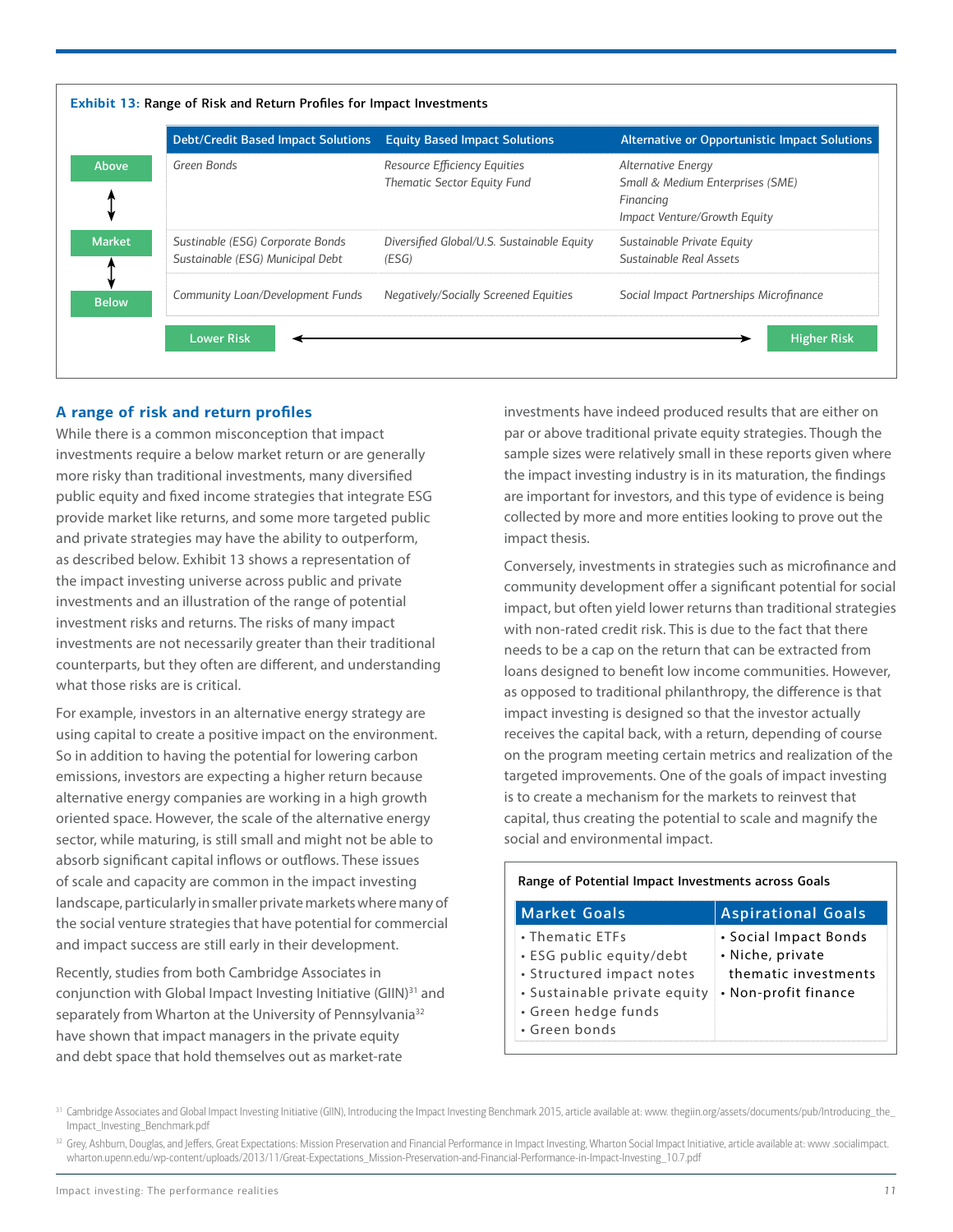# Your Financial Strategy

WEALTH ALLOCATION FRAMEWORK

Sally, 55





consider your overall financial situation, how much money you have to invest, your need for liquidity, and your tolerance for risk. Some or all alternative investment programs may not be suitable for certain investors.

The case study is intended to illustrate products and services available through Merrill Lynch. Case studies do not necessarily represent the experiences of other clients, nor do they indicate future performance. Investment results may vary. The investment strategies discussed are not appropriate for every investor and should be considered given a person's investment objectives, financial situation and particular needs.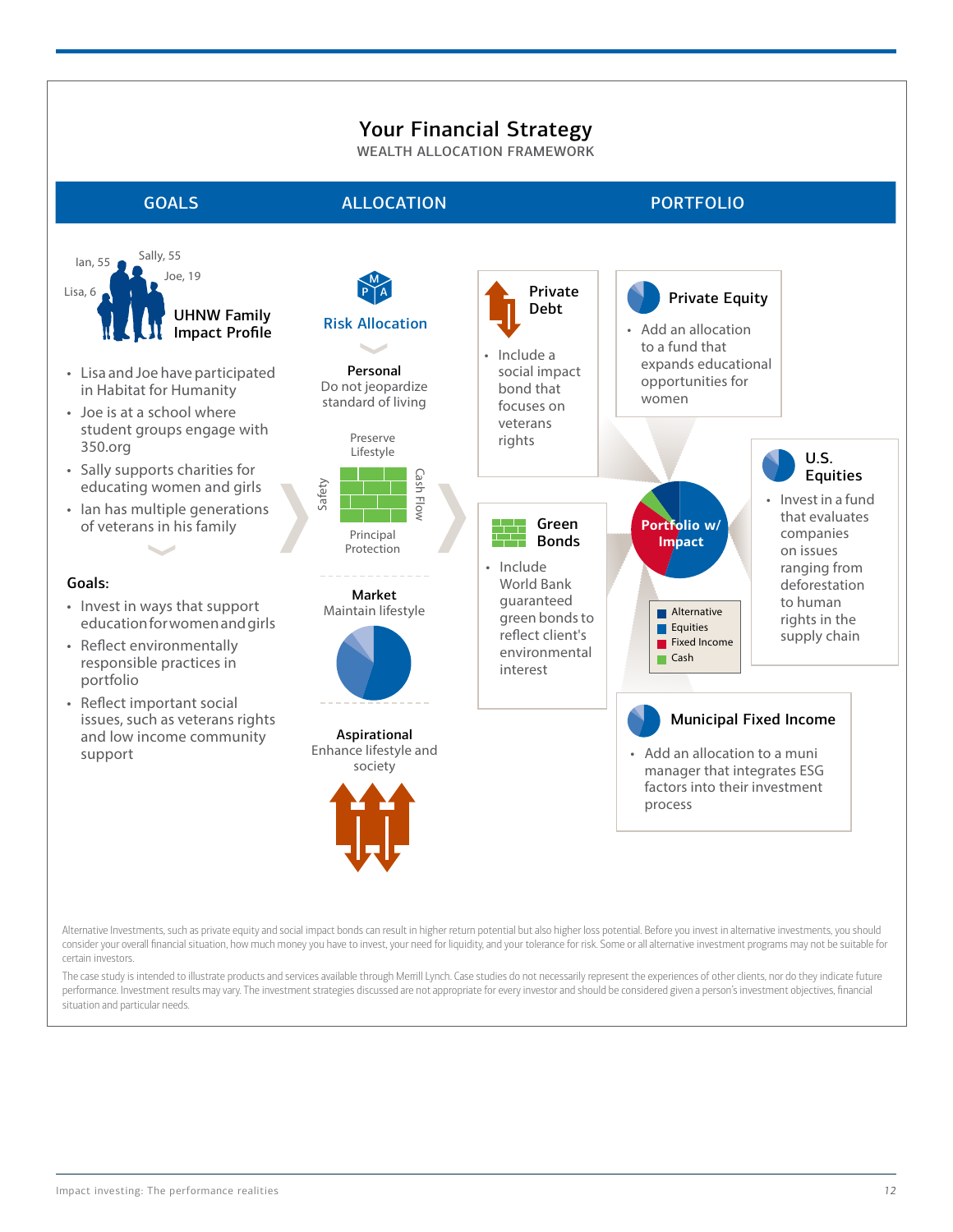Some impact investments also provide returns tied to non-market factors. One example is the NYImPACT social impact bond, the nation's first pay-for-success program to link investors and a state government to finance social change based on provable positive outcomes. The program helps former convicts reintegrate into society and find jobs, reducing costs to the state. If successful, the \$13.5 million program could save taxpayers more than \$30 million a year.<sup>33</sup> While the returns to investors may exceed what they could earn from a traditional core bond portfolio, they still are not likely to match the returns from more venture-like initiatives and many of these structures come with philanthropic guarantees to de-risk this completely new financing structure. This tells us that context is critical in evaluating impact investments.

Finally, there are some impact investments where the investor has opted to accept a below-market rate of return because the investment would not be viable otherwise, or is in an undeveloped sector which creates risk that might require philanthropic subsidy. These kinds of investments are where the issue being addressed has little potential for profit, such as combating AIDS in Africa. Transmission prevention programs have very little ability to provide return, even though they produce huge social and economic benefits to the affected populations. Exhibit 13 shows the range of risk and returns profiles for impact investments.

Fund managers, public officials, nonprofit leaders and others are trying to find ways to better capture and monetize for investors more of the social and economic benefits of impact investments. Success in doing so would enable funds to address social issues while more consistently generating a return appropriate to risk.

#### **Impact Investing Within a Goals-Based Framework**

At Merrill Lynch, we look at each client's financial situation through a goals-based lens. Within this approach, it may be possible for a combination of financial and non-financial goals to be achieved by incorporating impact investments.

As described earlier, many impact investments can be used in the core market portfolio, allowing investors to direct their capital to investment opportunities while maintaining a traditional market based return and risk profile. Where suitable, opportunistic impact investments can then be used to fulfill an investor's more aspirational goals: either to take liquidity or newer markets investment risk for a greater return alongside a positive social or environmental impact, or to explore goals that go beyond financial return and focus instead on having a lasting impact on their community, the environment or society at large that can help them leave the legacy they want. On the previous page, we list the types of impact investments that fall under the market and aspirational goals based portfolios and an illustration of how you might be able to begin thinking about your own portfolios.

### **Risks of Investing in Impact Investments**

While there are many impact strategies that do have longer track records, as the investment approach is expanding, there are many strategies that may have limited performance history. As described above, data availability and standardized frameworks are still evolving both for the private and public impact investments industry and will be subject to multiple improvements in coming years. As such, reporting around the particular impacts of impact investing strategies are subject to the manager's definition of those results and investors should be aware of these issues prior to investment. Finally, as impact investing approaches are being more widely integrated into investment processes, it is important for investors to acknowledge that certain portfolio managers and other investors offering solutions in this space are still in their developmental stage and investors need to be aware of these risks.

*Anna K. Snider, CAIA*, Managing Director, Head of Due Diligence for the Chief Investment Office, Global Wealth & Investment Management, Bank of America Merrill Lynch.

Anna is responsible for manager research across all asset classes for the wealth management businesses. She also defines and executes investment strategies focusing on impact strategy research, thought leadership and investment implementation.

Prior to this role, Anna was part of the alternative investments group where she advised clients on hedge fund and private assets portfolio construction and became head of research for externally managed alternative investment fund of funds.

She was also a senior analyst in the risk management division at U.S. Trust. Anna offers many years of investment and risk analysis experience, having held positions at the Federal Reserve Bank of New York, JP Morgan and UBS focusing on market, credit and operational risk management.

She graduated from Connecticut College. She holds the Chartered Alternative Investment Analyst<sup>SM</sup> (CAIASM) designation. Anna serves as chair of the board for High Water Women, a foundation based in New York City.

33 "Bank of America Merrill Lynch Introduces Innovative Pay-for-Success Program in Partnership With New York State and Social Finance Inc.," Bank of America news release, December 30, 2013